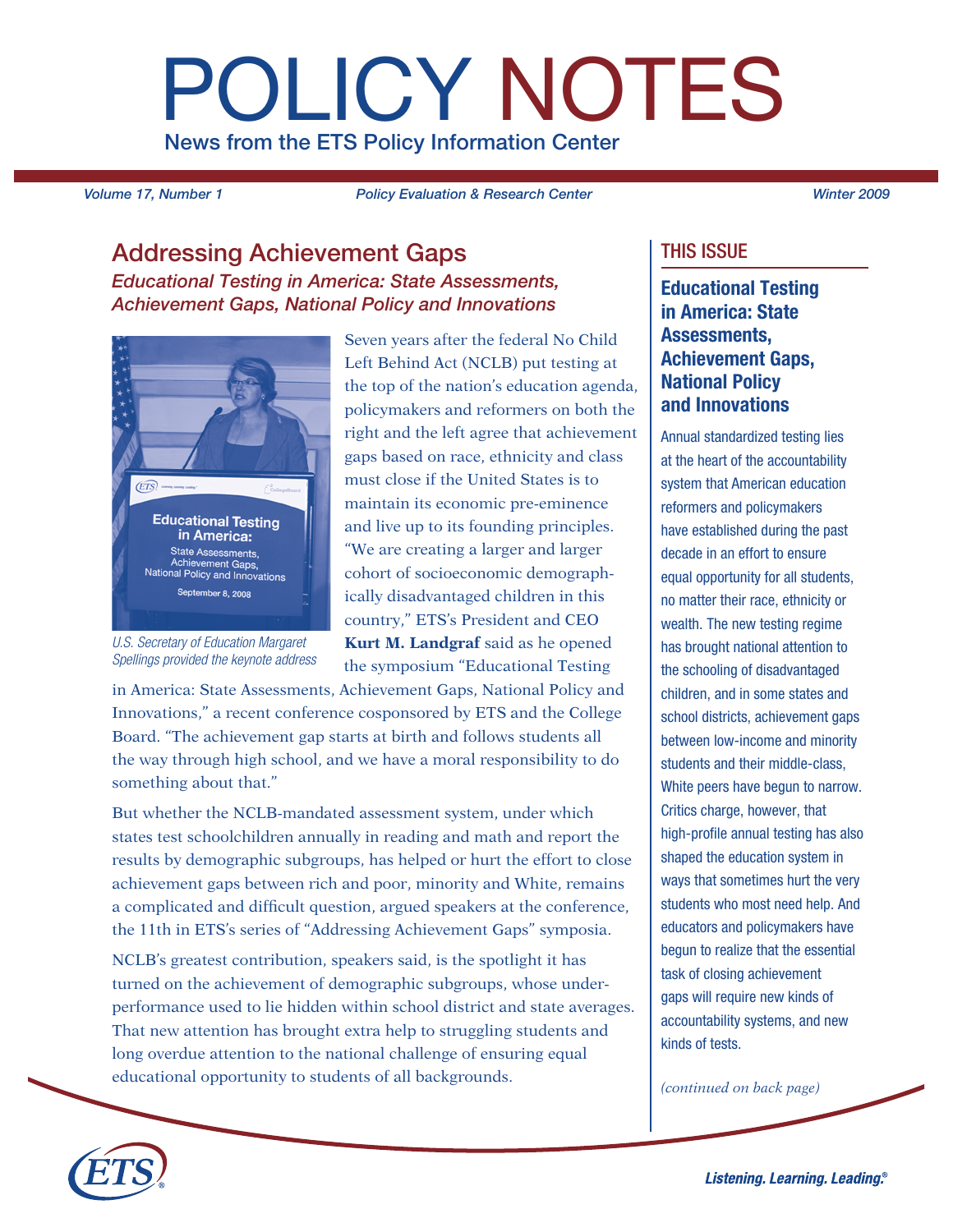"We have looked ourselves in the mirror and have focused as never before on the achievement of every child," U.S. Secretary of Education Margaret Spellings said in her keynote address. "And that's right, and it's righteous."

'We have looked ourselves in the mirror and have focused as never before on the achievement of every child. And that's right, and it's righteous.' *— Margaret Spellings*

But the new emphasis on accountability through testing has also had undesirable side effects, speakers said. States trying to put the best political face on test results have set proficiencyscore cutoffs so low that even students who pass need remedial help before they can do college work. The focus on reading and math has narrowed the curriculum in some schools, depriving disadvantaged children of enriching academic experiences. And although only effective teaching will narrow score gaps, annual tests paradoxically give teachers little help in tailoring instruction for failing students.

"Assessments can help close achievement gaps," **Brian Gong**, the Executive Director of the National Center for the Improvement of Educational Assessment, told symposium participants. "But they can't do it by themselves, and they can't do it within their current structure."

#### 'Assessments can help close achievement gaps. But they can't do it by themselves, and they can't do it within their current structure.' *— Brian Gong*

The solution is not to jettison annual standardized tests or the proficiency demands they embody, symposium speakers said. Rather, speakers argued, the solution is to broaden our accountability system beyond once-a-year tests of cognitive skills — by refining the curriculum standards on which testing is based, by developing tests that help teachers improve the instruction they provide, and

by finding new ways to assess the noncognitive skills that students need for success in college and the workplace.

## Many States, Many Tests

State testing has changed dramatically in the past decade, researcher **Lauress L. Wise** of the Human Resources Research Organization (HumRRO) told the audience in the symposium's opening session. Since the passage of NCLB, the number of state tests has exploded, and these tests are increasingly used to make high-stakes decisions about grade promotion and high school graduation. The new landscape has many positive features, Wise argued. Policymakers, not test developers, now decide what students should learn; test validity information is closely scrutinized; and test results are reported and discussed widely. Pegging scores to academic standards, rather than to the performance of other test takers, allows meaningful discussion of whether achievement levels are high enough, he said. And NCLB's requirement that states report test results by demographic subgroups has brought new attention to the achievement gap. With this increased attention has come increased help for struggling students, Wise said, and a narrowing of the White-Black and White-Hispanic score gaps on the National Assessment of Educational Progress (NAEP).

But the state assessment regime has significant shortcomings, Wise said. Although academic standards laying out what skills and knowledge students must acquire in 13 years of schooling are the foundation of the accountability system, states seldom explain why their standards include particular content or collect data to support those determinations. Even states that align content standards vertically, from grade to grade, do not rely on empirical evidence to explain why mastering the required material at one grade level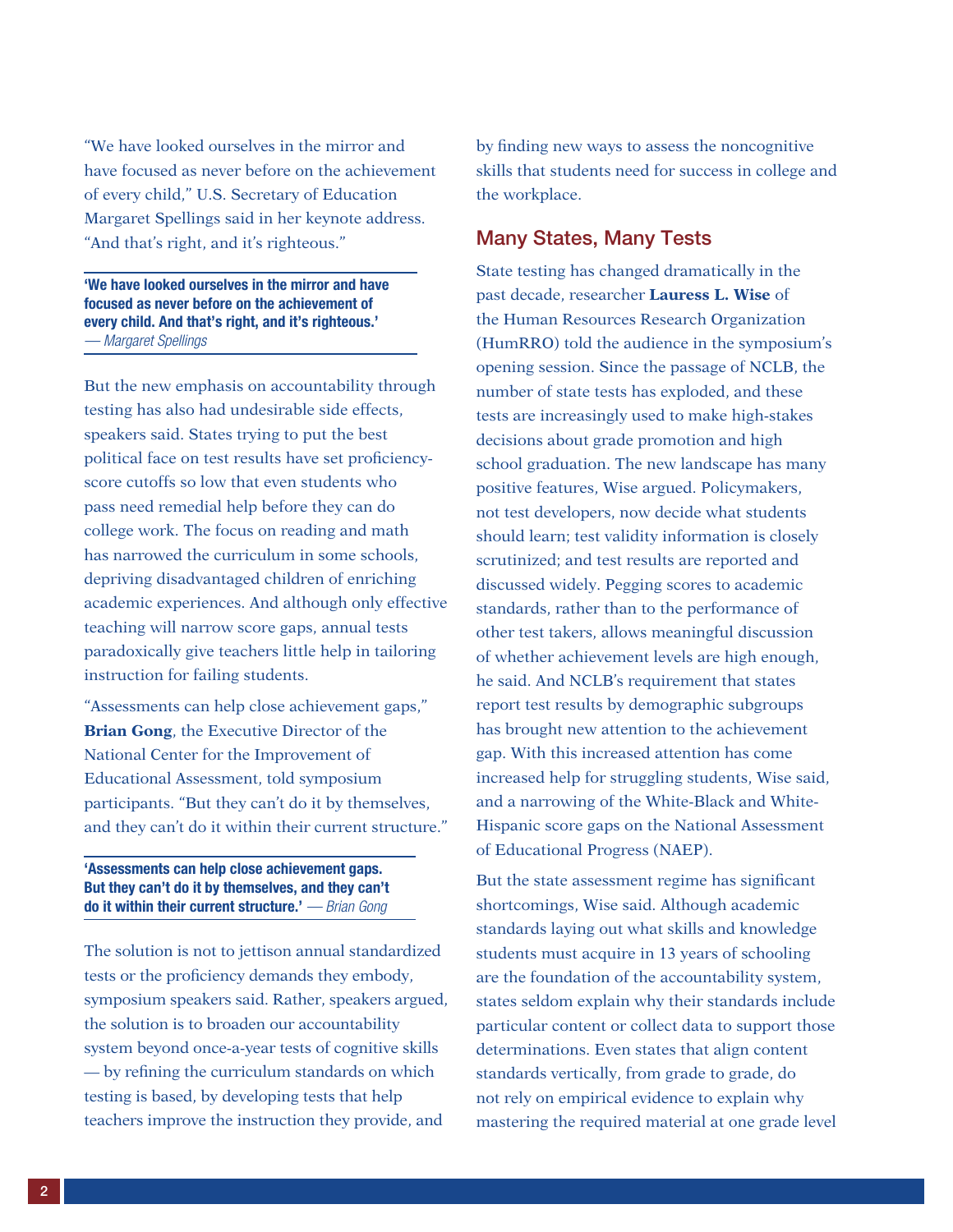is a prerequisite for understanding next year's work. And states seldom consider what other states — let alone other countries — expect from their students. Lacking a data-driven rationale for their content standards, Wise said, states tend "to just throw everything in," making it difficult to design tests that fully assess all the required content.

Problems with standards are matched by problems with tests, Wise said. The proliferation of tests, each customized to fit a different set of state standards, spreads developers thin, and the money spent to give each state its own test of, say, fifth-grade math might be better spent on math instruction. In years past, when Kansas children grew up to raise corn and Pittsburgh children grew up to forge steel, giving localities wide latitude in the skills and knowledge they demanded from students made sense, Wise said, but in an era of geographic mobility and international competition, "it's not clear that makes as much sense today as it once did."

'Is it fair to the students in Mississippi to expect so much less of them than we expect of the students in Massachusetts? Who's looking at the between-state achievement gaps?' *— Lauress L. Wise*

Not only have states adopted different tests; they have also defined proficiency on those tests in vastly different ways, sometimes sticking close to the proficiency standard required by the widely respected NAEP, but sometimes setting a far lower bar in order to produce a more politically palatable success rate (see the graph below). Those differences raise equity questions, Wise said. Ninety percent of Mississippi's students are deemed proficient on the state's test, but only 18 percent meet the NAEP standard; meanwhile, in Massachusetts, 50 percent of students meet the state's proficiency threshold, a closer fit with the state's 44 percent NAEP proficiency rate. "Is it fair to the students in Mississippi to expect so much less of them than we expect of the students in Massachusetts?" Wise asked. "Who's looking at the between-state achievement gaps?"

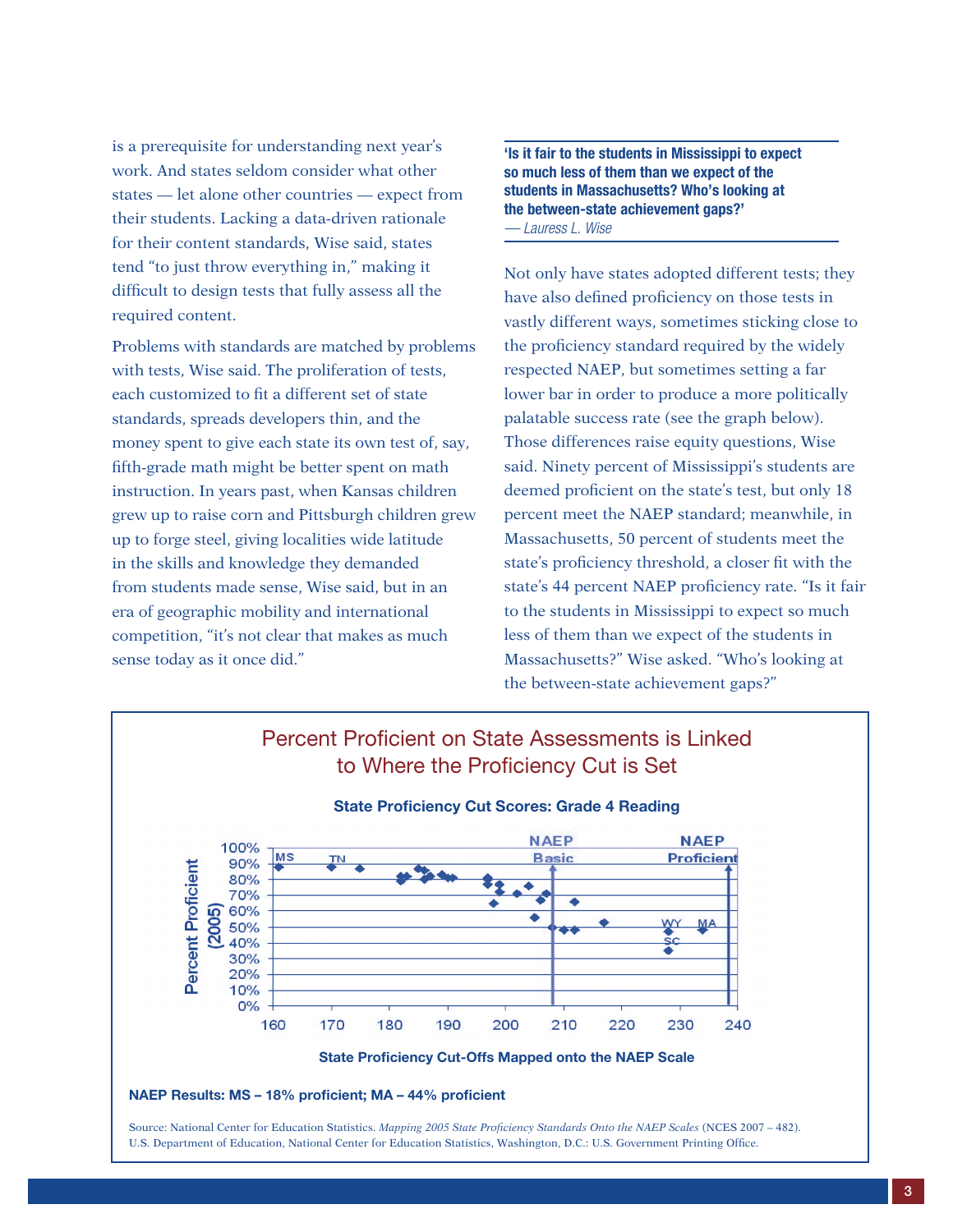The world after high school offers further evidence that proficiency-score cutoffs are political compromises, rather than meaningful measures of achievement, speakers argued. Even students who achieve proficiency on state tests often need remedial instruction before they can do college work, and, as a result, colleges spend \$1.4 billion a year providing that remediation, said **Youlonda Copeland-Morgan**, a Syracuse University administrator and the Board of Trustees Chair-elect at the College Board. "We're talking about pretty modest levels of performance that are in no way a representation of what proficiency means by our conventional definitions," said ETS researcher **Drew H. Gitomer**. Whatever the definition of proficiency, NCLB's standards should not be the sole measure of educational effectiveness, said **David P. Cleary**, a staff member for Republican U.S. Senator Lamar Alexander of Tennessee. Meeting NCLB requirements signifies only that a school system does not need federal intervention, Cleary said: "You can have really good scores and still not be a great school."

The shortcomings in the current testing regime have implications for efforts to close the achievement gap, speakers pointed out. If state standards bear only an imperfect relation to realworld demands, tests measuring mastery of those standards may not highlight the achievement gaps that really need closing; if proficiency cutoffs are set artificially low, getting every student over that low bar will not ensure workplace success and international competitiveness. The challenge, said **Mitchell D. Chester**, the Massachusetts Commissioner of Elementary and Secondary Education, is "anchoring our notions of what's good enough, our performance standards and our content standards, in some real-world criteria."

## A Closed Loop

If the current accountability system faces problems at the policy level, it has also spawned unintended consequences inside classrooms. NCLB's focus on reading and math scores has convinced some schools, especially those serving the low-income and minority students who struggle hardest to reach proficiency, to narrow their curricula to a drill-based march through the three Rs, eliminating subjects such as art, music and physical education, speakers said. "Too often, the state test is turned to as the curriculum," said **Roberto Rodriguez**, a staff member for Democratic U.S. Senator Edward M. Kennedy of Massachusetts. Indeed, defining success by reference to a single proficiency score encourages an even more radical curricular narrowing, said **John Tanner**, Director of the Center for Innovative Measures at the Council of Chief State School Officers. To achieve adequate proficiency scores, schools need never teach the simplest material (since students will get the easy questions right anyway) or the most complicated (since students who get the hard questions wrong will still pass the test). Instead, Tanner said, struggling schools may choose to teach only the mid-level content, in hopes of boosting as many students as possible over the all-important proficiency line.

#### 'Too often, the state test is turned to as the curriculum.' *— Roberto Rodriguez*

Despite reformers' best intentions, using test scores as the gauge of school success has distorted the educational system, Tanner said. Standardized test scores were supposed to serve as proxies for something outside the test — literacy, numeracy, workplace skills — but the proxy has become an end in itself. "Standards and assessments now function as a closed loop," Tanner said. "We ask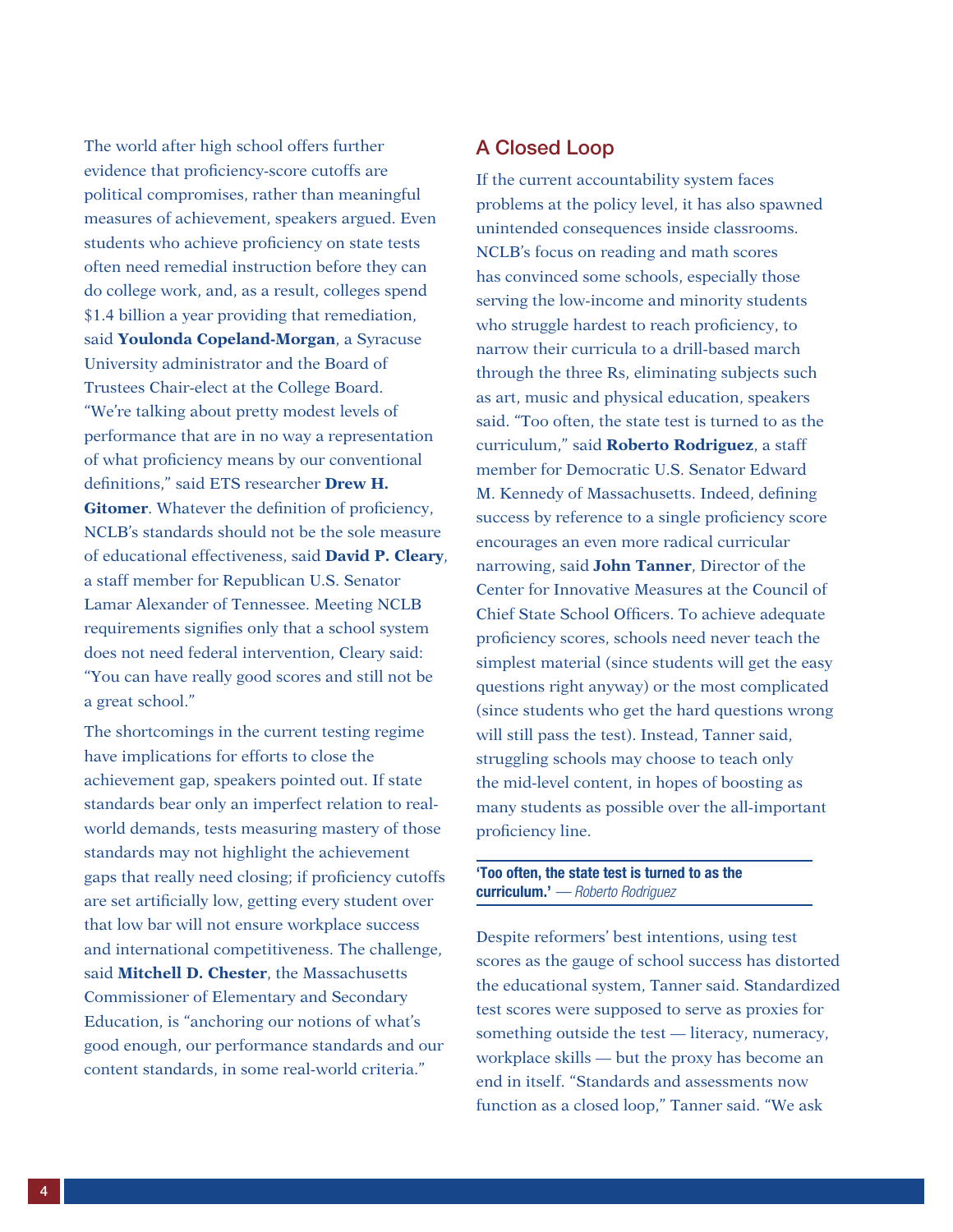if we were successful within the closed loop, but we also know that there are so many other things critical to success."

'Standards and assessments now function as a closed loop. We ask if we were successful within the closed loop, but we also know that there are so many other things critical to success.' *— John Tanner*

Is this narrowing of schools' horizons an inevitable result of NCLB's accountability regime? Not surprisingly, Secretary of Education Spellings disputed that notion. "It's the expectation for our own children that they read and cipher on grade level and, oh, yeah, they have P.E. and art, too," she said. "Why are these things mutually exclusive?"

Other speakers, however, portrayed a narrowed curriculum as a logical result of the accountability that the NCLB testing regime demands from teachers and schools: "We are getting exactly what we designed the system to do, inadvertently," Tanner said. The challenge, speakers agreed, is to create a new system that retains reformers' strong commitment to closing achievement gaps but that avoids the pitfalls of the current regime. Connecticut, for example, spurred schools to offer a richer science curriculum by administering a 10th-grade science test that included questions about a classroom lab experiment students had to perform six weeks earlier, said Massachusetts Commissioner Chester. "The inference that folks are reaching on the ground in too many cases is that the way to prepare for the test is to drop what you would think of as a regular curriculum and come up with this narrow, more focused, test-preparation type of scheme," Chester said. "How can we design state assessment systems that create some evidence for teachers that if their day-to-day curriculum is much more aspirational, they will in fact be preparing kids for the tests?"

'How can we design state assessment systems that create some evidence for teachers that if their day-to-day curriculum is much more aspirational, they will in fact be preparing kids for the tests?' *— Mitchell D. Chester*

An accountability system based on a single yearend test has another shortcoming, speakers said: such tests give teachers little guidance in the day-to-day work of helping struggling students master state standards. Surveying years of state and national test score data, Gong concluded, "We could spend a lot of time looking at that, and we still don't get very much information about what informs our action, particularly at the district, school or classroom level." And the classroom is the only place where achievement gaps can be not merely identified, but closed, said **Rick Stiggins**, the Executive Director of ETS's Assessment Training Institute. "The bottom line is that only teachers can use assessment day to day to support the learning of their students," Stiggins said. All too often, however, neither teachers nor principals are trained to use assessment effectively, he said. Other speakers echoed the point. In Maine, said state Commissioner of Education **Susan A. Gendron**, legislators repealed a law incorporating locally designed assessments into the state accountability system because teachers lacked the "assessment literacy tools" to make the plan workable.

'The bottom line is that only teachers can use assessment day to day to support the learning of their students.' *— Rick Stiggins*

If teachers do not get what they need from our current testing system, most students get even less, Stiggins said. Although the intimidating ordeal of an annual pass-fail proficiency assessment may motivate some students, it leaves others discouraged and hopeless. "If all students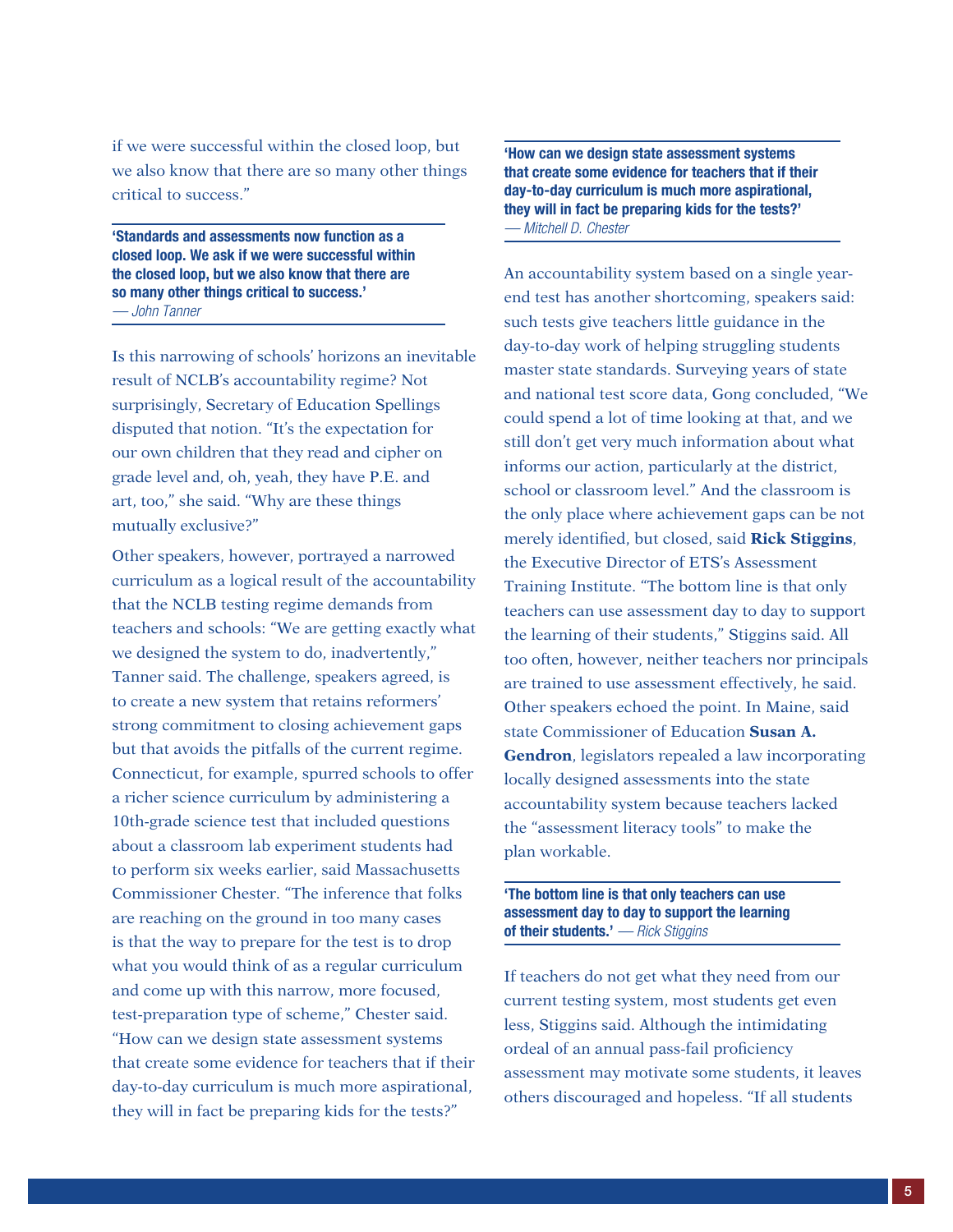are to meet standards, then they must all believe they can, because if they don't believe that, there isn't going to be any achievement-score gapclosing," Stiggins said. "You don't fix that with another \$100 million statewide testing program. You fix this in the classroom."

### Balanced Assessment Systems

The solution to the problems of the current testing regime is not an end to that regime, and still less to its call for holding all students to the same standards, symposium speakers stressed. "We don't want to replicate the system of the past," Massachusetts official Chester said. "The system of the past was, what was good enough in District A would never qualify as good enough in District B. And that cheated kids in District A." Instead, speakers said, we need to refine our academic standards, redesign our assessment regime to answer a larger set of questions, and develop new kinds of tests that assess new kinds of skills.

Improving content standards is essential to the enterprise, Gong said. Currently, state standards often do not spell out every element of what students need to know to achieve proficiency, he said. A math standard, for instance, may call for students to partition an area into parts and then identify the fraction described by the partitioned area, but teachers will need to ensure that students have mastered a number of basic concepts — such as the difference between part and whole — before even beginning the exercise; standards should include detailed learning progressions spelling out these prerequisites. States also need to lay out the steps by which students progress along the path toward mastering standards, Stiggins said, since mastery is a gradual process of development. "How do you close the achievement gap without a vision of the continuum along which the gap exists?" he asked.

Any assessment system that aims to close achievement gaps must also include more than a single year-end test, no matter how well designed, speakers said. An assessment system must answer many questions, Stiggins said: policymakers need to know how many students are meeting standards, in order to hold schools accountable; district officials need to know which standards their students cannot meet, in order to design better programs; and teachers need to know what material their students have not yet mastered, in order to decide what to work on next. The current state testing system answers only the policymakers' questions, Stiggins said, but "in a balanced accountability system, we conduct assessments in a manner that answers all of the critical questions, not just some of them." Thus, a balanced assessment system would include not only annual standardized tests providing political accountability, but also periodic benchmark assessments designed to gauge the success of programs and frequent classroom tests aimed at diagnosing the problems of individual students.

Educators are beginning to respond to these new imperatives, according to Gong and Stiggins. Districts have created uniform pacing guides that tell teachers how quickly to cover material, and some school systems administer interim assessments to measure how well students are learning the material the state test covers. But these new tests are problematic, Gong said, since few have been reviewed for quality and many simply mirror the content of the corresponding year-end test. Interim assessments covering material that teachers have not yet taught provide little useful diagnostic information, he noted. To help teachers improve their practice, Gong said, interim assessments must gauge student progress relative to the detailed learning progressions contained in refined state standards.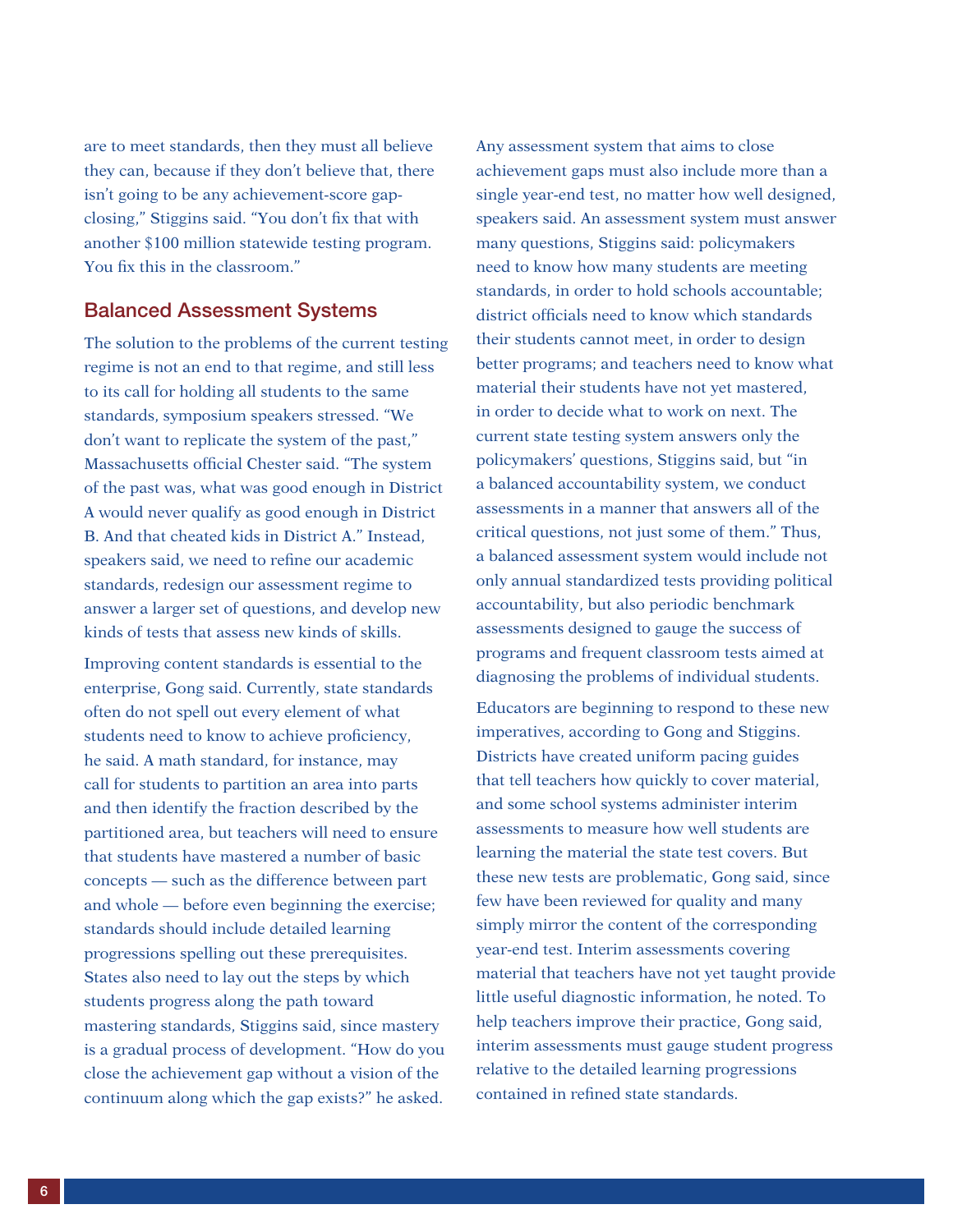Districts must also pay attention to students' course-taking patterns, speakers noted. In one Delaware high school, most low-income students took only low-level math classes. "Now I think I know why they've got the results that they do in terms of the state math test," Gong said. Students with disabilities and Englishlanguage learners also often miss out on crucial coursework, HumRRO researcher Wise said. "Not surprisingly," he said, "if they're not being instructed in the materials covered by the test, they don't pass."

#### New Kinds of Measures

In a new, improved assessment regime, tests would not only document students' learning and help teachers improve their instruction, but the tests themselves would also offer worthwhile educational experiences, said Gitomer, Senior Director of ETS's Center for the Study of Teacher Assessment. In middle schools in Portland, Maine, ETS is developing such assessments — known as Cognitively Based Assessments *of*, *for*, and *as* Learning, or CBAL — in reading, writing and math. Unlike traditional standardized tests, CBAL builds on cognitive-science research about how learners achieve proficiency. Standard comprehension tests, for example, assess only some of the skills required for reading proficiency, Gitomer said, ignoring both the basic prerequisites of comprehension, such as the ability to decode text, and the more sophisticated interpretative methods that proficient readers apply to different kinds of texts. CBAL tries instead to test the full range of required reading skills and to embed that assessment in educationally meaningful tasks.

#### *CBAL vs. (stereo)typical assessments*

| <b>Traditional</b>                                                      | <b>CBAL</b>                                     |  |                               |
|-------------------------------------------------------------------------|-------------------------------------------------|--|-------------------------------|
| Single measurement<br>occasion                                          | Multiple measurement<br>occasions               |  |                               |
| Many short items<br>(mostly) unrelated<br>Representative of<br>a domain | A few long tasks                                |  |                               |
|                                                                         | Centered around a<br>common theme<br>Based on a |  |                               |
|                                                                         |                                                 |  | competency model              |
|                                                                         |                                                 |  | Homogeneous<br>response types |
|                                                                         | response types                                  |  |                               |

Source: Educational Testing Service.

To accomplish these broader goals, Gitomer explained, CBAL replaces the traditional dayslong testing marathon with a series of shorter tests — Periodic Accountability Assessments (PAAs) — that are given throughout the school year and thus can provide teachers with useful information about students' progress.

A reading PAA could begin with a spoken module requiring the test taker to read aloud into a headset, with a computer scoring for accuracy and fluency, basic prerequisites of reading comprehension. Because middle schools often assume students have mastered these basics, a teacher using a traditional reading comprehension test might conclude that a failing student needed more help with comprehension; by contrast, the PAA can detect students who are struggling at an even more basic level.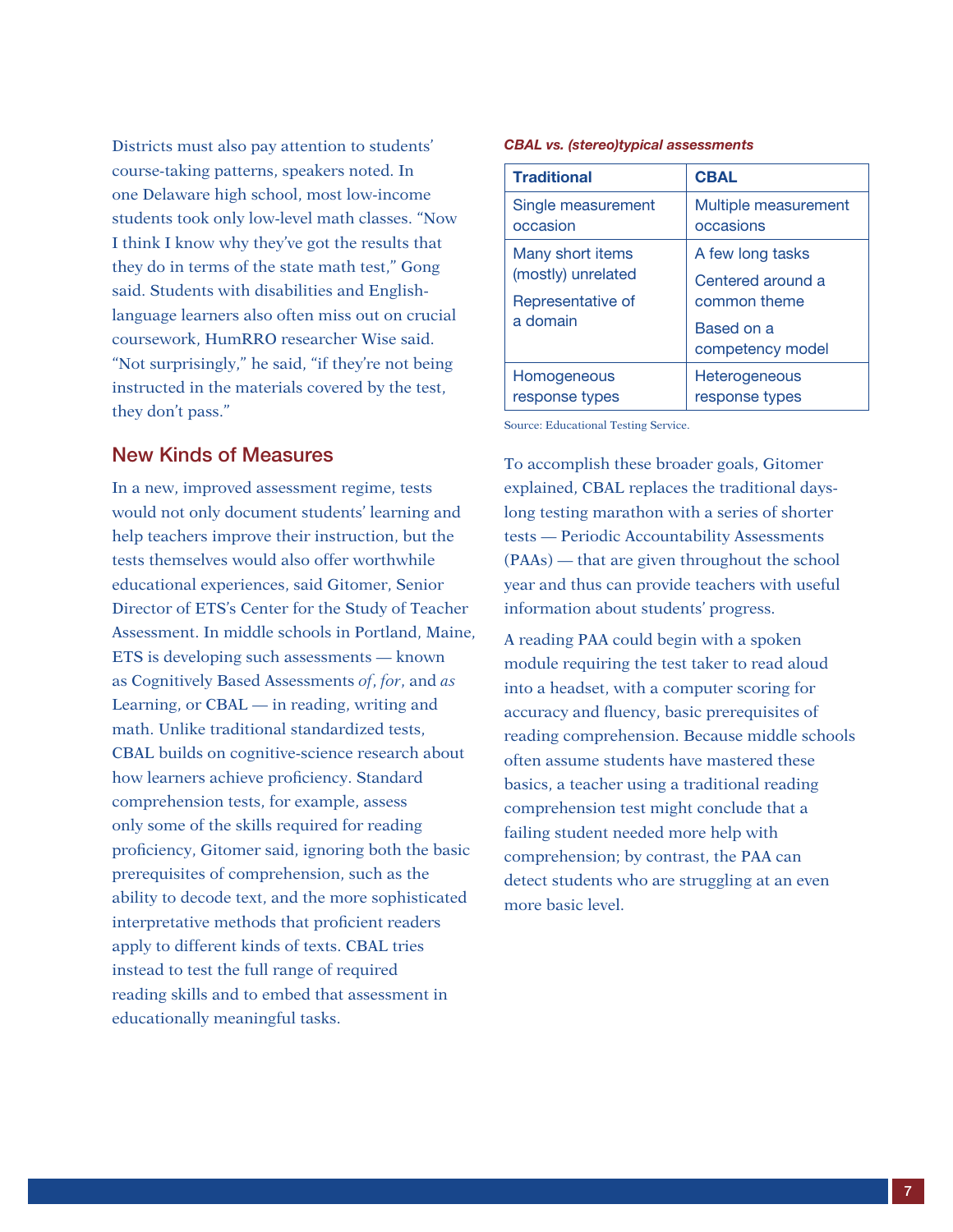The reading PAA might continue with a comprehension module built around a meaningful educational task — for instance, writing a report on the scientific method integrating information from an encyclopedia entry, a newspaper article and a student lab report. These assessments seek to measure student performance against real-world tasks, rather than against a politically determined proficiency score, Gitomer said. "You've got this link to what it means to be competent," Gitomer said. "You're constantly helping the teacher and the student understand what that structure is that they're really trying to move toward."

The CBAL project faces challenges, Gitomer acknowledged. Equating the difficulty of different PAAs to ensure that results are comparable from year to year is complex. The tests must be computer-scored to keep costs down, but not every kind of task can be scored by computer. Nor does every school have the technology infrastructure to administer these kinds of tests, Gitomer said. Creating more complex and frequent assessments raises other practical questions, as well. "How are we going to pay for it all?" wondered **Lindsay A.L. Hunsicker**, a staff member to U.S. Republican Senator Michael B. Enzi of Wyoming.

More profoundly, Gitomer said, new assessments will catch on only if our political system abandons its current focus on a single proficiency score. "The hope in moving to a model like this is that it opens up the conversation," Gitomer said. "If we just think about the achievement gap in terms of where kids are relative to a relatively low bar, I think we'll have missed the point and be unsatisfied as a society, in terms of our international and national success and competitiveness."

#### Assessing New Kinds of Skills

If CBAL seeks to test cognitive skills more effectively, the next frontier in testing may lie in assessing the noncognitive skills that influence success in college and the workplace — such qualities as persistence, integrity, leadership and motivation (see the graphic below for additional examples). Studies support the common-sense conclusion that these noncognitive variables are important to achievement in both school and the workplace, ETS researcher **Patrick C. Kyllonen** told the symposium audience. In one study, a researcher found that noncognitive factors predicted scores on an array of  $K - 12$ achievement tests; another study found a similar impact on job performance and training time. "Both in education and in the workforce, we see that noncognitive skills are predicting outcomes," Kyllonen said.

#### *What Are the Noncognitive Skills?*



Source: ETS Center for New Constructs.

Research also suggests that noncognitive qualities are not immutable, Kyllonen said. A study based on scores on personality tests given at least a year apart found that some crucial noncognitive qualities change across the lifespan: emotional stability increases rapidly through childhood and early adulthood, reaching a plateau around age 37, for example, while openness to new experiences grows early in life, plateaus in middle age and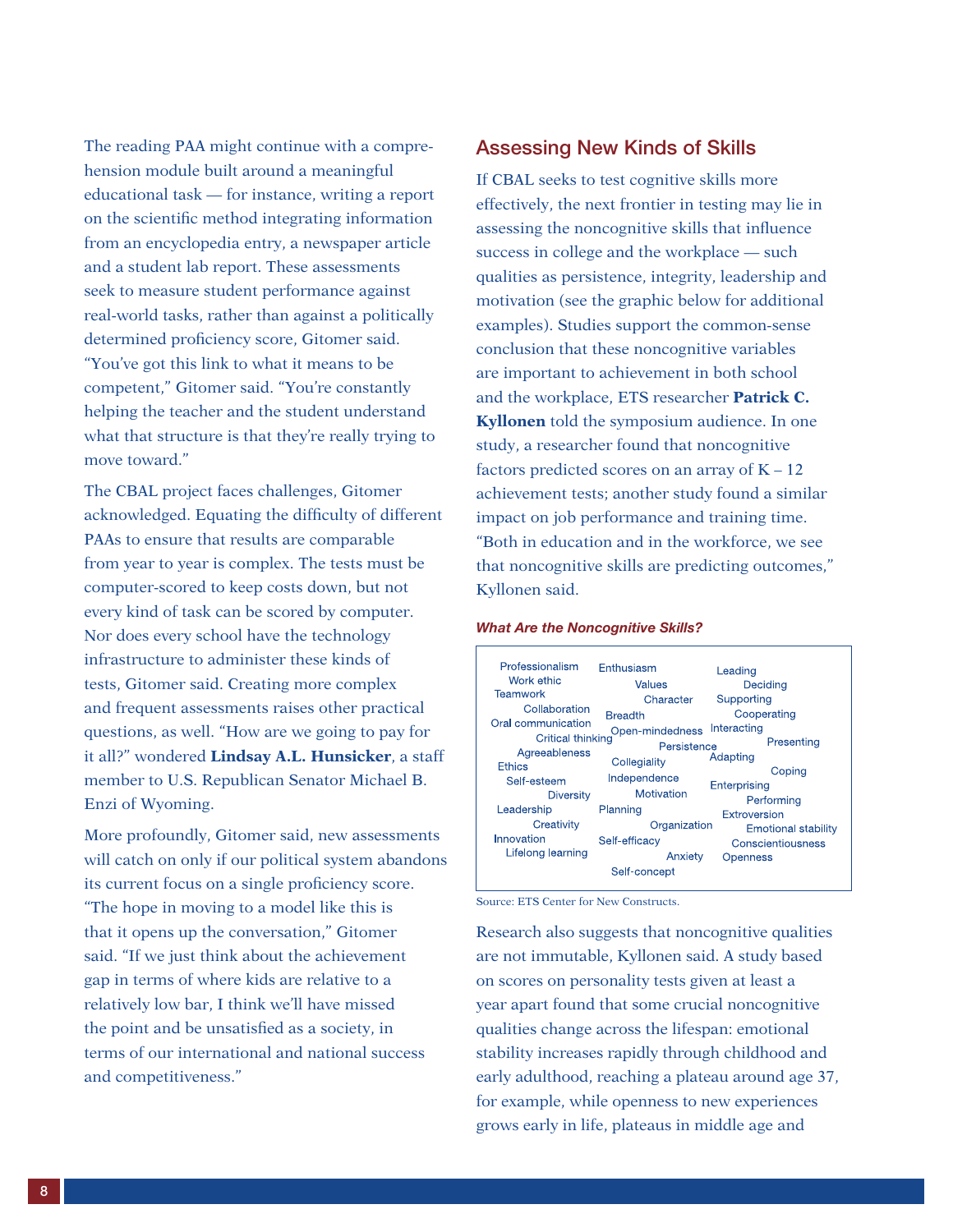drops off in old age. "There's a lot of stability in personality, but it's not nearly as high as a lot of people have this conception of," Kyllonen said. "Personality changes; it can be improved." Research is examining how noncognitive skills, such as time management, can be improved and whether such improvements will yield corresponding improvements in student achievement, Kyllonen said.

Although it sounds innovative to educators, assessing such intangibles has long been common practice in industry, College Board Vice President **Wayne J. Camara** told the symposium audience. Through job analysis, employers identify desired outcomes, decide what qualities are necessary to achieve those outcomes, and find ways of measuring which job applicants possess those qualities. Applying similar methods in the college admissions process has the potential to yield significant benefits, Camara said. Today, colleges

rely heavily on admissions test scores and high school grades in deciding which applicants are likely to succeed, and these indicators do successfully predict freshman-year grades. But an industry-style job analysis of college success shows that it consists of much more than earning good grades; it also comprises returning to school each year, completing a degree and moving on to graduate training or satisfying work, Camara said. And these tasks demand a range of noncognitive qualities, from emotional stability to engagement with education, which colleges currently take into account only in their subjective, non-standardized admissions procedures. "We want a lot of behavior that transcends cognitive," Camara said. "I would argue that we can measure these things reliably, fairly and objectively, and we don't."

'We want a lot of behavior that transcends cognitive. I would argue that we can measure these things reliably, fairly and objectively, and we don't.' *— Wayne Camara*

| <b>College Skills</b>                                                                                                                                                                                                                                     | <b>Content Knowledge</b><br><b>Achievement</b>                                                                                                          | Noncognitive                                                                                                                                                   | <b>Personal Qualities/</b><br><b>Experiences/</b><br><b>Characteristics</b>                                                                                                                                                                                                                                 | <b>School</b><br>Performance/<br><b>Context</b>                                                                                                                                            | Interests $-$<br><b>Vocations</b>                                                                                                                |
|-----------------------------------------------------------------------------------------------------------------------------------------------------------------------------------------------------------------------------------------------------------|---------------------------------------------------------------------------------------------------------------------------------------------------------|----------------------------------------------------------------------------------------------------------------------------------------------------------------|-------------------------------------------------------------------------------------------------------------------------------------------------------------------------------------------------------------------------------------------------------------------------------------------------------------|--------------------------------------------------------------------------------------------------------------------------------------------------------------------------------------------|--------------------------------------------------------------------------------------------------------------------------------------------------|
| <b>Verbal Reasoning</b><br><b>Math Reasoning</b><br><b>Writing</b><br><b>Metacognition</b><br><b>Creativity</b><br><b>Practical</b><br>Knowledge<br><b>Spatial Relations</b><br><b>Intellectual Curiosity</b><br>$Technology -$<br><b>Research Skills</b> | <b>Math</b><br><b>Language Arts</b><br><b>Science</b><br>Social Studies/<br><b>Humanities</b><br><b>Foreign Language</b><br><b>Language Proficiency</b> | <b>Motivation</b><br>Follow-through<br>Communication<br><b>Conscientiousness</b><br>Leadership<br><b>Other Personality</b><br>Health/Lifestyle<br>Adaptability | Letters<br><b>Essay</b><br><b>Community Service</b><br>Extra-curricular<br><b>Work Experience</b><br><b>Literacy in Second</b><br>Language<br><b>Teacher Ratings</b><br>Gender<br><b>Ethnicity</b><br><b>Ability to Benefit</b><br><b>Family Education/</b><br><b>Income</b><br>Ability to Pay<br>Residence | Grades<br><b>GPA</b><br><b>Weighted GPA</b><br><b>Rank</b><br><b>Courses Completed</b><br><b>Academic Rigor</b><br><b>AP/Honors Courses</b><br><b>School Size</b><br><b>School Quality</b> | <b>Career Interests</b><br>Learning - Study Skills<br><b>Interest in Major</b><br>Self-efficacy<br>Aspirations/<br><b>Realistic Self-concept</b> |

## Predictors of College Success

Source: Wayne J. Camara and Ernest W. Kimmel (Eds.), *Choosing Students: Higher Education Admissions Tools for the 21st Century*, Mahwah, N.J.: Lawrence Erlbaum Associates, 2005.

Tests measure Colleges collect in some form (applications, transcripts) Not collected in standard form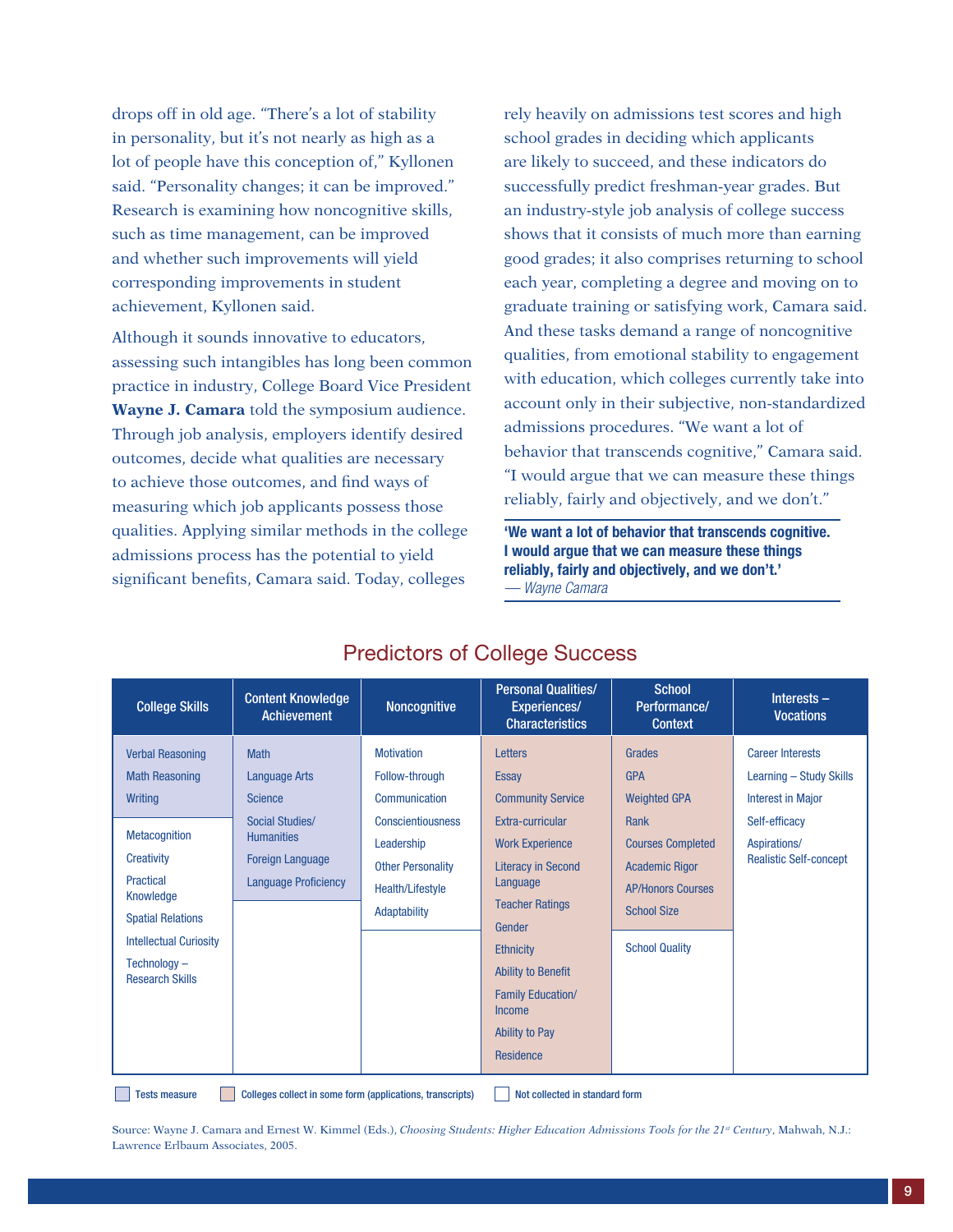Kyllonen's research assesses noncognitive skills using three criteria: student self-assessments, teacher ratings, and scores on tests of situational judgment, which ask test takers what they would do if, say, they had to organize a study group for students with conflicting schedules. Camara's research uses both a situational judgment test and a "biodata" questionnaire, which asks respondents multiple-choice questions about their interests and past experiences. Researchers validated these measures on college juniors with respectable grades — the true experts about what success in college requires, Camara said — and then administered the same assessments to 3,300 freshmen at 11 colleges. The results of the noncognitive assessments contributed little to the prediction of freshman-year grades. "If you're only interested in predicting grades in college, look no further than high school grades, SAT® and ACT®," Camara said. But the results of the noncognitive assessments did significantly improve the prediction of other outcomes, such as graduation, absenteeism, leadership and engagement. A further study, still in progress, will administer the assessments to more than 11,000 applicants at 15 colleges and universities; these schools have agreed to follow enrolled students through their college careers to evaluate how well the noncognitive assessments predict performance on everything from grades and retention to absenteeism and institutional commitment. Any test items that appear biased — that predict the performance of women but not men, for instance, or of White but not African American students — will be discarded, Camara said.

Research suggests that using assessments of noncognitive ability in college admissions will produce a more diverse student body, Camara said, increasing the admittance rates of Hispanic and African American students, especially at the

most selective schools. Since these noncognitive assessments measure qualities that contribute to college success, it makes sense to find ways of incorporating them into the admissions process, he said. "We're not talking about changing what we measure to increase diversity," Camara said. "We're talking about changing what we measure, and how we measure it, to make it more realistic to the environment, whether it's college or whether it's work."

#### The Social Context

For education reformers, today's state testing regime embodies a tension, symposium speakers made clear: Defining success according to a single proficiency score distorts the education system, but it also brings the achievement gap into focus. Standards fall short, curricula narrow, teachers lack diagnostic information — but, for the first time, Americans can see clearly the magnitude of school failure for low-income and minority children. Revamping the current testing system promises to yield richer information but risks sacrificing that clarity. "If we don't have a quantifiable proficiency number that we're shooting at for all kids," said **Gary Huggins**, the director of the Aspen Institute's Commission on No Child Left Behind, "how do we even identify the achievement gap and know what that is and do anything about it?"

'If we don't have a quantifiable proficiency number that we're shooting at for all kids, how do we even identify the achievement gap and know what that is and do anything about it?' *— Gary Huggins*

Implicit in Huggins's question is a vision of what schools and tests can accomplish, a vision of a world in which policymakers force school improvement by holding educators accountable for closing the achievement gaps that tests reveal.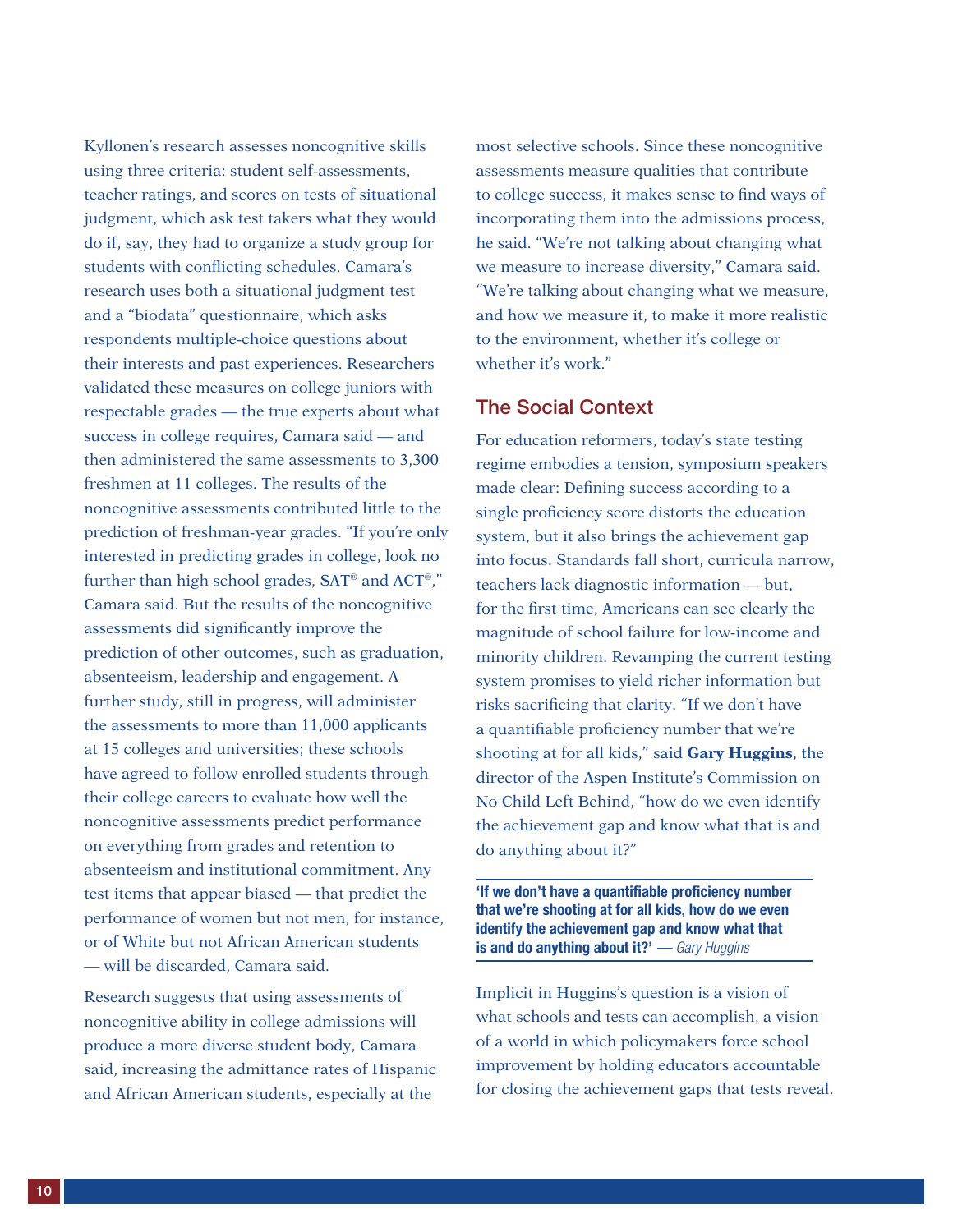Missing from that vision — and, by design, from a symposium focused on the nitty-gritty work of improving standards and assessments — is the world outside the schoolhouse door. At a special session the night before the symposium, two speakers, economist and sociologist **Richard Rothstein** and ETS researcher **Paul Barton**, sought to place the problem of educational achievement gaps in a broader societal context.

The NCLB-inspired accountability system rests on a fundamental misconception about what it will take to close achievement gaps, said Rothstein, a research associate at the Economic Policy Institute (EPI). The roots of the problem lie not in the classroom but in the social conditions facing children who grow up in poverty. "Somehow, we continue to develop education policies in this country that expect schools alone to close the achievement gap, and No Child Left Behind is the latest iteration of that," Rothstein said. "Clearly, expecting schools to wipe out the achievement gap on their own, without any support from the surrounding social environment, is something that's bound to fail."

'Clearly, expecting schools to wipe out the achievement gap on their own, without any support from the surrounding social environment, is something that's bound to fail.' *— Richard Rothstein*

In 2003, Barton authored ETS's *Parsing the Achievement Gap: Baselines for Tracking Progress*, a report that he said, "asked the question, 'What gaps in life and school experience would have to be closed in order to close the achievement gap?' " Drawing on hundreds of studies, Barton identified 14 family, school and community factors — from low birth weight and lead exposure to class size and curricular rigor — that most researchers agree play a role in sustaining educational achievement gaps. On virtually all of these factors, Barton found, gaps exist between the experiences of minority and non-minority children, and of low-income and higher-income families. Barton and ETS researcher Richard Coley are working on an update of the report, examining whether these gaps have narrowed in the past five years.

If non-school factors help create and sustain achievement gaps, it will take more than educational interventions to close them, argue the dozens of experts on education, health care and child welfare — including Rothstein and Barton — who signed a recent EPI statement calling for a "broader, bolder approach to education." That new approach would require not only school improvement but also expansion of early childhood education, increased investment in health services, and the establishment of after-school and summer programs for lowincome students.

The EPI statement's message is not that schools do not matter or should not be held accountable, Rothstein stressed, nor that standardized testing has no part to play in assuring that accountability. But schools should be held accountable for what schools can do. "By holding them to impossible standards, we're undermining their chances of improving," he said. "We're mislabeling schools as successful and failing if we expect them to achieve on their own what no school can achieve on its own."